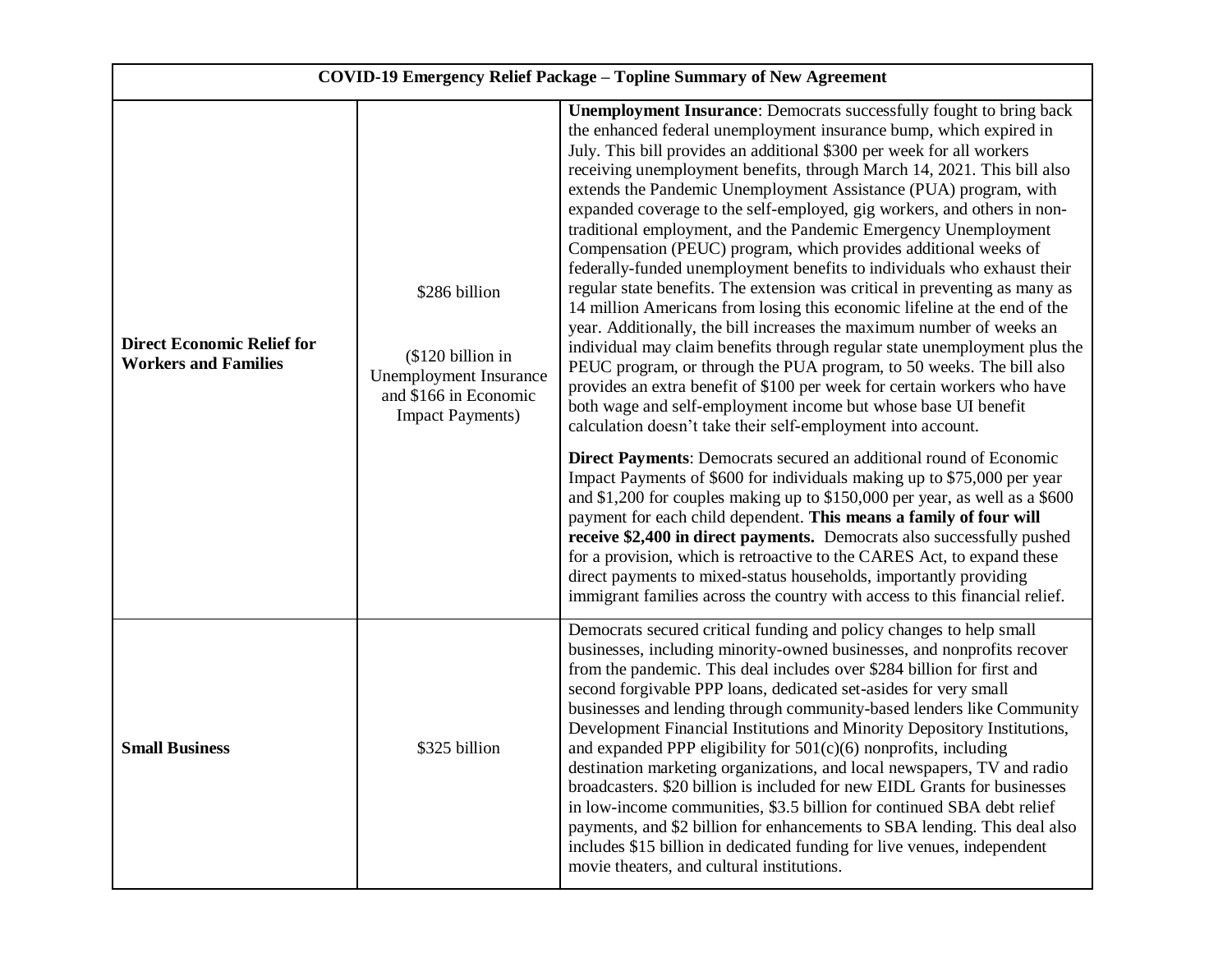| <b>Support for Community</b><br><b>Development Financial</b><br><b>Institutions and Minority</b><br><b>Depository Institutions</b> | \$12 billion | Democrats successfully pushed to include \$12 billion in funding for CDFIs<br>and the creation of a new Neighborhood Capital Investment program to<br>support CDFIs and MDIs and help low-income and minority communities<br>withstand the economic impact of the COVID-19 pandemic and respond to<br>this unprecedented economic downturn.                                                                                                                                                                       |
|------------------------------------------------------------------------------------------------------------------------------------|--------------|-------------------------------------------------------------------------------------------------------------------------------------------------------------------------------------------------------------------------------------------------------------------------------------------------------------------------------------------------------------------------------------------------------------------------------------------------------------------------------------------------------------------|
| <b>Transportation</b>                                                                                                              |              | Democrats secured major funding to provide relief to transit agencies,<br>airlines and airline contractors, airports, state DOTs, the motorcoach<br>industry, and Amtrak. Specifically: \$15 billion for airline payroll support,<br>\$1 billion for airline contractor payrolls, \$14 billion for transit, \$10 billion<br>for state highways, \$2 billion for airports and airport concessionaires, \$2<br>billion for the private motorcoach, school bus, and ferry industries, and \$1<br>billion for Amtrak. |
|                                                                                                                                    | \$45 billion | In particular, keeping transit agencies running will allow those who must<br>take transit—essential workers, seniors, low-income and communities of<br>color—to get to work and access services. For example, African<br>Americans comprise 12% of the US population but make up 24% of public<br>transit riders; across modes, bus riders are 30% Black and 35% white<br>while rail riders are 19% Black and 46% white.                                                                                          |
|                                                                                                                                    |              | The \$14 billion Democrats delivered in transit aid for rail, bus, paratransit,<br>and more, will keep transit agencies from implementing draconian cuts<br>that would otherwise disproportionately impact communities of color.                                                                                                                                                                                                                                                                                  |
| <b>Vaccines, Testing and Tracing,</b><br><b>Community Health and Health</b><br><b>Care Provider Support</b>                        |              | Democrats secured essential funding for vaccine procurement and<br>distribution, providing roughly \$20 billion to BARDA for procurement of<br>vaccines and therapeutics, nearly \$9 billion to the CDC and states for<br>vaccine distribution and more than \$3 billion for the strategic national<br>stockpile. This includes \$300 million specifically directed to high risk and<br>underserved areas for distribution, including communities of color.                                                       |
|                                                                                                                                    | \$69 billion | The bill provides more than \$22 billion, all sent directly to states, for<br>testing, tracing and COVID mitigation programs. Of this total, \$2.5 billion<br>will be sent out as grants specifically targeted at needs in underserved<br>areas, including both communities of color and rural communities.                                                                                                                                                                                                       |
|                                                                                                                                    |              | Democrats also secured \$4.5 billion in mental health funding, \$9 billion in<br>support for health care providers, and more than \$1 billion for NIH to<br>research COVID-19. \$1 billion in direct funds to the Indian Health Service<br>to carry out these services.                                                                                                                                                                                                                                           |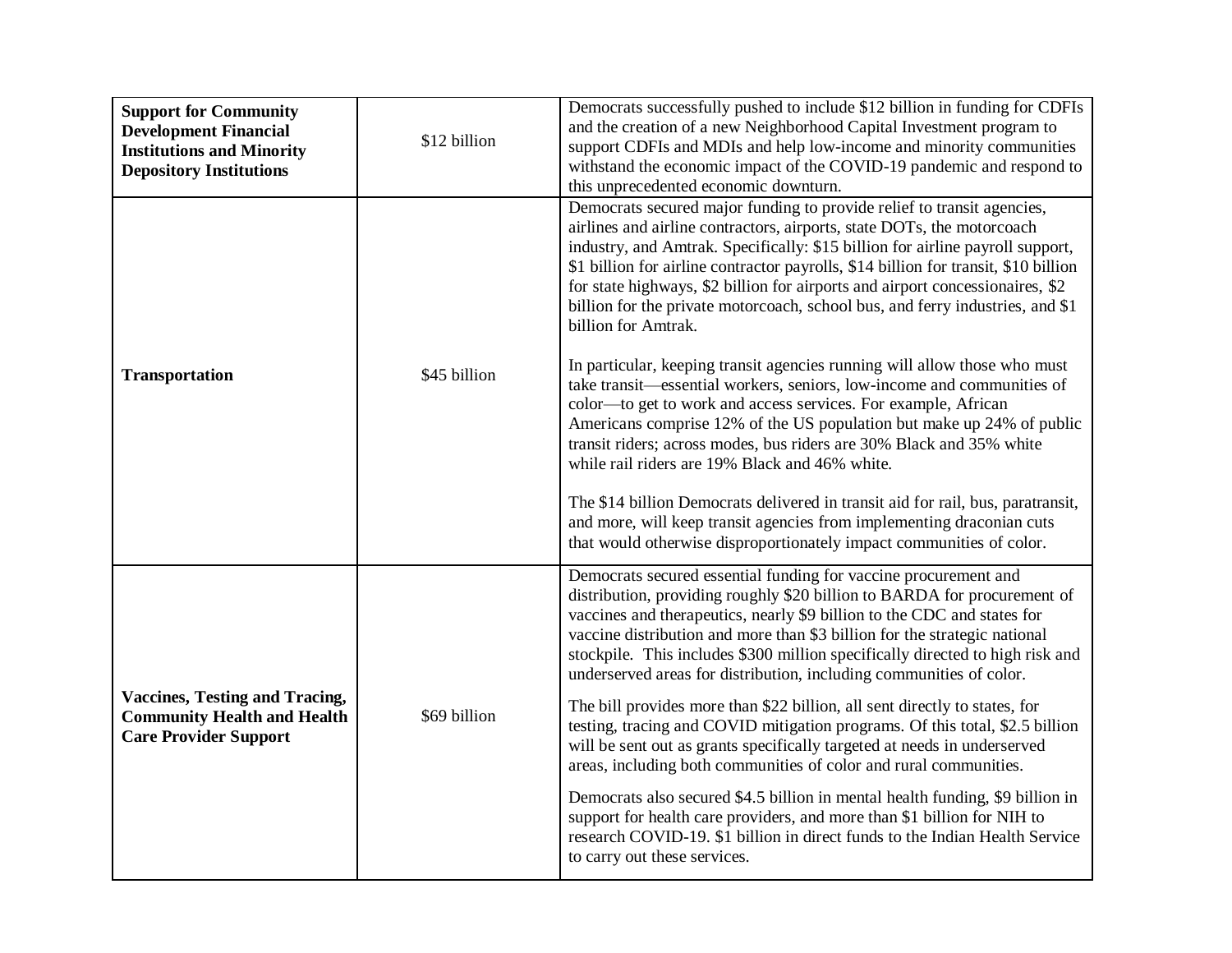| <b>Schools</b>           | \$82 billion | Democrats secured critical funding for states, K-12 schools, and<br>institutions of higher education that have all been significantly impacted<br>by the coronavirus pandemic. Similar to the CARES Act the emergency<br>education relief funds are reserved as follows:<br>Relief for outlying areas and the Bureau of Indian Education:<br>$\bullet$<br>\$818.8 million<br>Governors Emergency Education Relief Fund: \$4.05 billion<br>٠<br>o Includes a set aside for services to private K-12 schools to<br>be administered by public agencies.<br>Elementary and Secondary School Emergency Relief Fund (Public<br>$\bullet$<br>K-12 schools): \$54.3 billion<br>Higher Education Emergency Relief Fund: \$22.7 billion<br>$\bullet$<br>\$20 billion distributed to all public and private non-profit<br>$\circ$<br>institutions of higher education.<br>\$908 million to for-profit colleges to provide financial aid<br>$\circ$<br>grants to students.<br>Includes set-asides of an additional \$1.7 billion for<br>$\Omega$<br>HBCUs, tribal colleges, and Minority-Serving Institutions<br>and \$113.5 million for institutions with the greatest unmet<br>needs or those not served by the primary formula, such as<br>independent graduate schools. |
|--------------------------|--------------|-----------------------------------------------------------------------------------------------------------------------------------------------------------------------------------------------------------------------------------------------------------------------------------------------------------------------------------------------------------------------------------------------------------------------------------------------------------------------------------------------------------------------------------------------------------------------------------------------------------------------------------------------------------------------------------------------------------------------------------------------------------------------------------------------------------------------------------------------------------------------------------------------------------------------------------------------------------------------------------------------------------------------------------------------------------------------------------------------------------------------------------------------------------------------------------------------------------------------------------------------------------------|
| <b>Rental Assistance</b> | \$25 billion | Democrats fought to establish the first-ever emergency federal rental<br>assistance program to be distributed by state and local governments. These<br>funds will be targeted to families impacted by COVID that are struggling<br>to make the rent and may have past due rent compounding on itself. These<br>families will be able to utilize this assistance for past due rent, future rent<br>payments, as well as to pay utility and energy bills and prevent shutoffs.<br>\$800 million is reserved for Native American housing entities. It also<br>includes an extension of the existing CDC eviction moratorium through<br>January 31, 2021.                                                                                                                                                                                                                                                                                                                                                                                                                                                                                                                                                                                                           |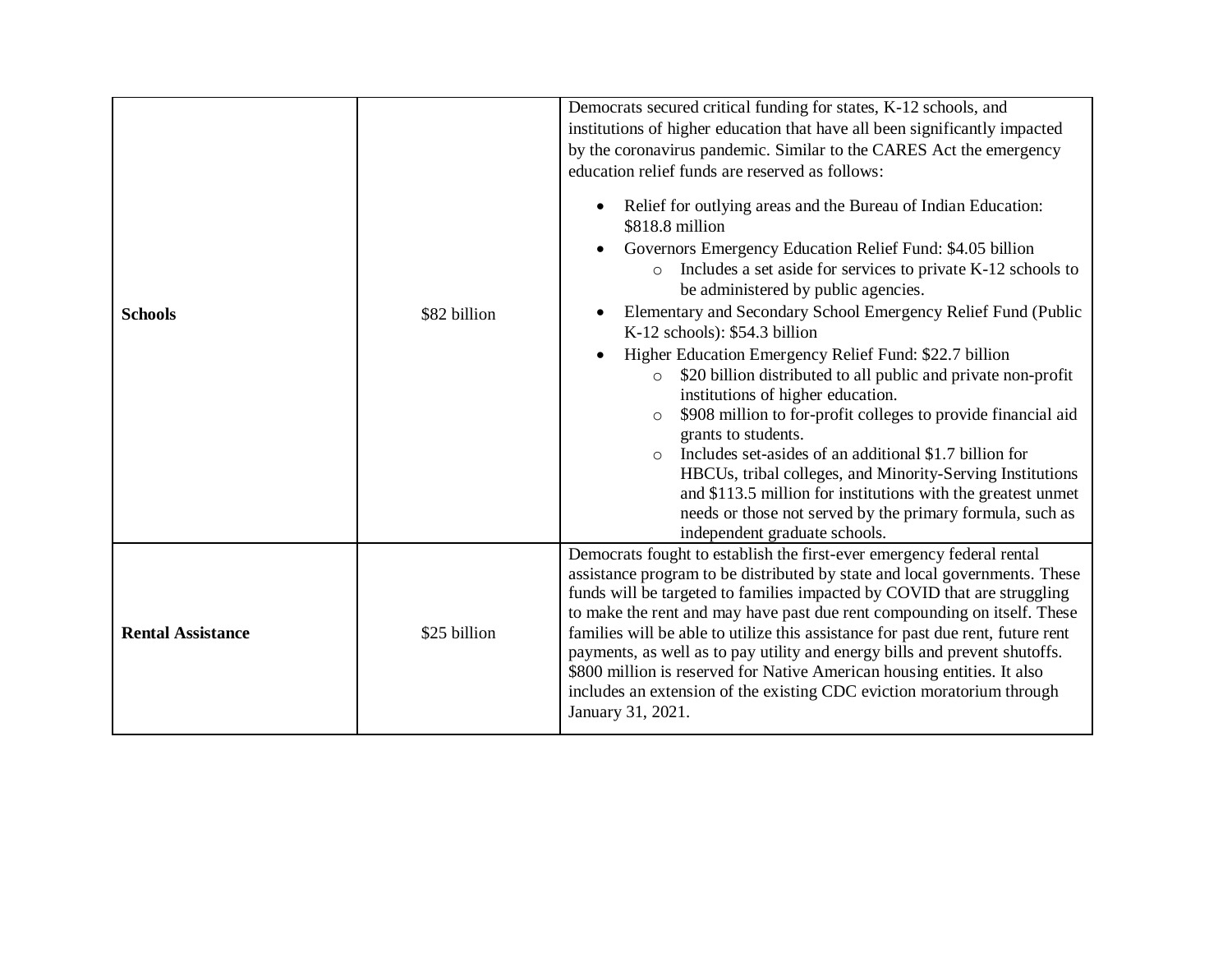| <b>Nutrition and Agriculture</b> | \$26 billion | Democrats successfully fought for \$13 billion to increase SNAP benefits<br>by 15%, provide additional funding for food banks and senior nutrition<br>programs, and to ensure college students have access to SNAP. This<br>bill also dedicates \$614 million for nutrition assistance for Puerto Rico and<br>the territories, allocates emergency funds for school and day care feeding<br>programs and includes critical improvements to the P-EBT program. The<br>bill also included \$13 billion for direct payments, purchases and loans to<br>farmers and ranchers who have suffered losses due to the pandemic. It also<br>includes funds to support the food supply chain through food purchases,<br>donations to food banks, and support for local food systems.    |
|----------------------------------|--------------|------------------------------------------------------------------------------------------------------------------------------------------------------------------------------------------------------------------------------------------------------------------------------------------------------------------------------------------------------------------------------------------------------------------------------------------------------------------------------------------------------------------------------------------------------------------------------------------------------------------------------------------------------------------------------------------------------------------------------------------------------------------------------|
| <b>US Postal Service</b>         | No score.    | Democrats successfully fought to convert the CARES Act \$10 billion loan<br>into direct funding for USPS without requiring repayment. These funds<br>will be used for operational costs and other expenses resulting from the<br>COVID-19 pandemic.                                                                                                                                                                                                                                                                                                                                                                                                                                                                                                                          |
| <b>Child Care</b>                | \$10 billion | Democrats successfully secured \$10 billion in emergency funds for the<br>child care sector through the CCDBG program. These funds maintain the<br>flexibility given to states through the CARES Act and can be used to<br>provide child care assistance to families, and to help child care providers<br>cover their increased operating costs during the pandemic. This emergency<br>relief will help stabilize the child care market and allows states to expand<br>child care assistance to essential workers and working families who are in<br>great need of child care services.<br>The bill also includes \$250 million for Head Start providers to ensure they<br>are able to continue to safely serve low-income children and families<br>throughout the pandemic. |
| <b>Broadband</b>                 | \$7 billion  | Democrats successfully secured \$3.2 billion in emergency funds for low-<br>income families to access broadband through an FCC fund. Additionally,<br>democrats created a \$1 billion tribal broadband fund. Democrats secured<br>\$250 million dollars in telehealth funding and \$65 million to complete the<br>broadband maps in order for the government to effectively disperse<br>funding to the areas that need it most. Last, Democrats are providing \$2<br>billion to small telecommunication providers to rip out Huawei/ZTE<br>equipment to replace it with secure equipment and a new \$300 million<br>grant program to fund broadband in rural areas.                                                                                                          |